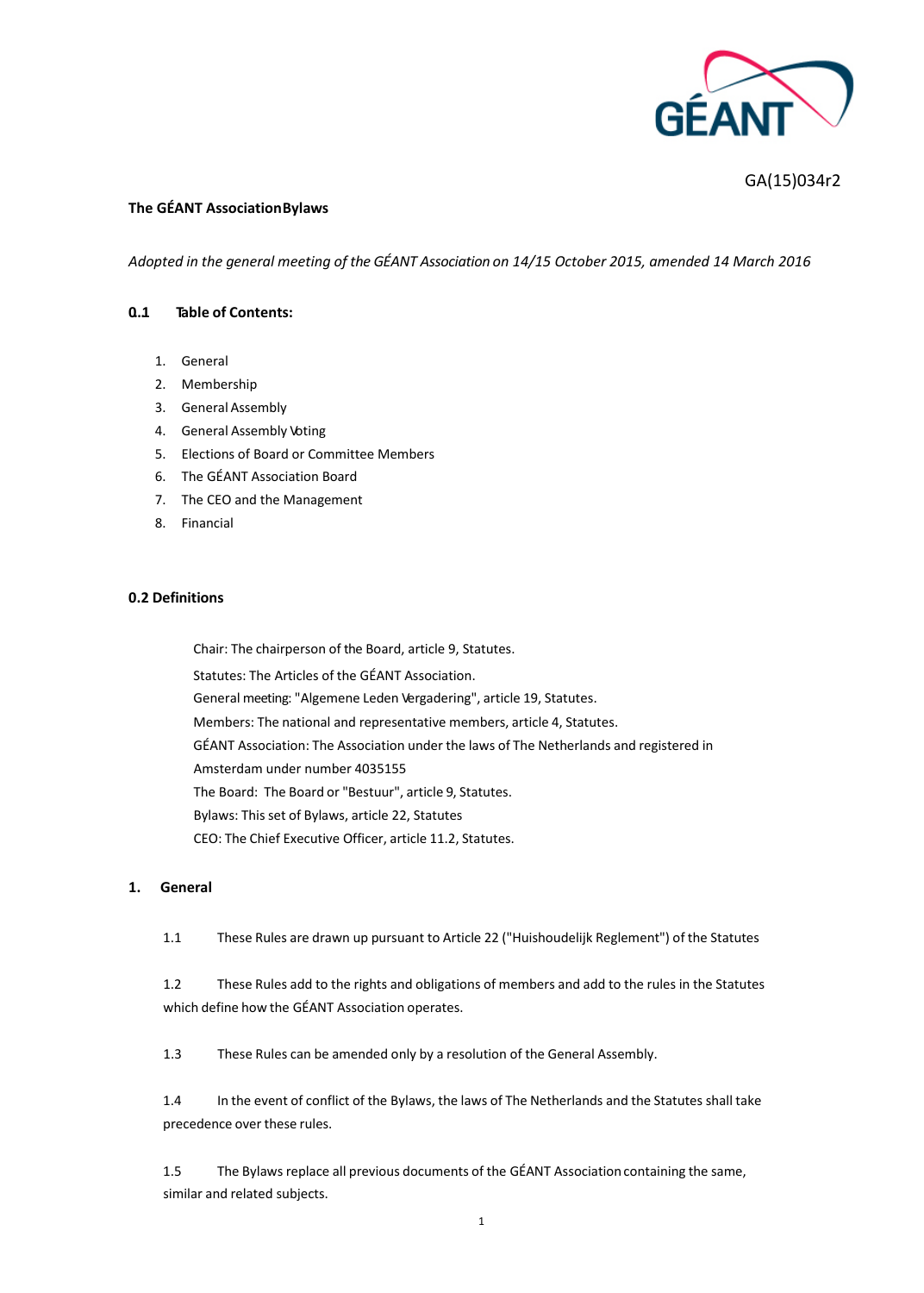1.6 All GÉANT Associationdocuments are public, unless the author or the Board or the General Assembly declares them to be confidential.

#### **2. Members and Associates**

2.1 The applicant for membership or associate status shall declare in writing that it subscribes to and will continue to subscribe to the Statutes and these Bylaws in their current and future form as long as membership or associate status shall continue.

2.2 The Board shall forward the application to the General Assembly as soon as it has completed all information required for the General Assembly to judge the application.

2.3 The Board will ensure that all data in the membership register are up to date. The members and associates shall inform the Board of any changes of these data.

2.4 Resignation does not prejudice the GÉANT Association's right of expulsion.

### **3. GeneralAssembly**

3.1 The General Assembly shall in each meeting decide the date and location of its next meeting or delegate this to the Board.

3.2 All attendants to a meeting of the General Assembly who do not have voting power shall, at the discretion of the chairman, be offered the opportunity to express their opinion.

3.3 Any member may demand the Chairman of the General Assembly meeting or of the Board to include an item on the agenda of a General Assembly meeting. The CEO shall send out a call for agenda items 5 weeks before the General Assembly meeting. Agenda items to be included in the agenda must be with the CEO at least four weeks before the meeting.

3.4 Agenda items requiring a decision will normally be accompanied by a document detailing the matter to be decided and any relevant information that may impact the decision.

3.5 Documents to be treated at a General Assembly meeting must be with the CEO at least three weeks before the meeting. The CEO shall distribute the documents to be treated at a General Assembly meeting by electronic mail two weeks before the date of the General Assembly meeting.

3.6 All documents relevant for any General Assembly meeting with the exception of those declared as confidential, will be indexed and made available in a structured electronic format by theGÉANT Association.

3.7 The CEO shall ensure that minutes of General Assembly meetings are made and kept for at least ten (10) years.

3.8 The minutes shall consist, as a minimum, of a record of the decisions taken by the General Assembly meeting and of comments explicitly requested for inclusion by a member.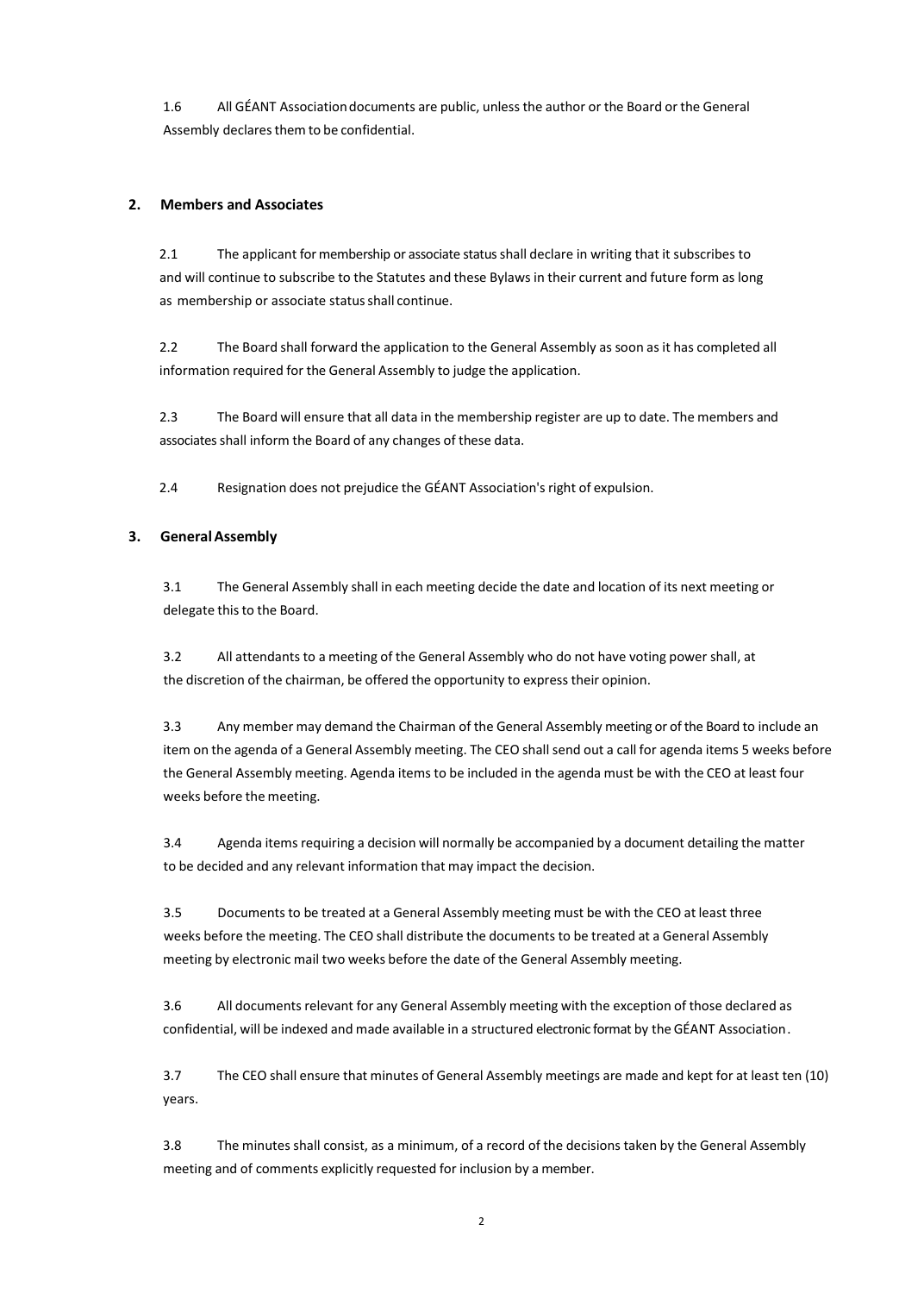3.9 After review of the draft minutes by the Chairman of the meeting the minutes shall be circulated by the CEO by electronic mail to the members for possible correction within three weeks after the meeting. Three weeks after circulation and possible correction, at the discretion of the chairman, they will be circulated again labelled as Final Draft, and submitted for approval at the subsequent General Assembly meeting.

### **4. General Assembly Voting**

Weighted voting is applied. The voting structure is made up of two elements:

- a GNI element and
- a contribution element.

The votes are calculated once per year and presented to the last GA meeting in any year (year n), to be used in the following year (year n+1).

The GNI element is determined by:

- 1) adding the base 2 logarithms of the average GNIs of the two last available years of the countries of all member organisations together and
- 2) calculating every member country's percentage of the above.

The contribution element is determined by:

- 1) adding the contributions to GÉANT of all member organisations in year n together and
- 2) calculating every member's percentage of the combined contributions.

The number of votes in year n+1 is then determined by taking the average of the two percentages obtained as described above, within the following boundaries:

- The member with the highest average percentage will receive 100 votes;
- The member with the lowest average percentage will receive 10 votes;

the other members will receive a number of votes distributes in a linear way between these values.

Representative members will be classified according to the combined GNI of the countries from the organisations represented.

If any member leaves during a year or if a new member joins the number of votes of the other members will remain unchanged for the remainder of the year.

### **5. Elections of Board or Committee Members**

5.1 If the agenda of a general meeting includes Board or Committee elections, a Call for Nominations will be sent to members at the latest at time the agenda is published.

5.2 Nominations must be proposed by a member and seconded by a second member or by an associate. The nomination must be accepted by the nominee. In case of a Board election the nomination must include for which category or categories as defined in article 9.2 of the Articles of Association the candidate is nominated. The candidate must confirm his or her eligibility to stand in the category for which he or she is nominated.

5.3 All candidates will be asked to confirm if their candidature is contingent on the availability of any remuneration for their services (in addition to reimbursement of reasonable costs and expenses). Any candidate who is not employed or otherwise engaged by a national or representative member shall state the nature of his/her current involvement, if any, with the GÉANT association, its affiliates and their activities.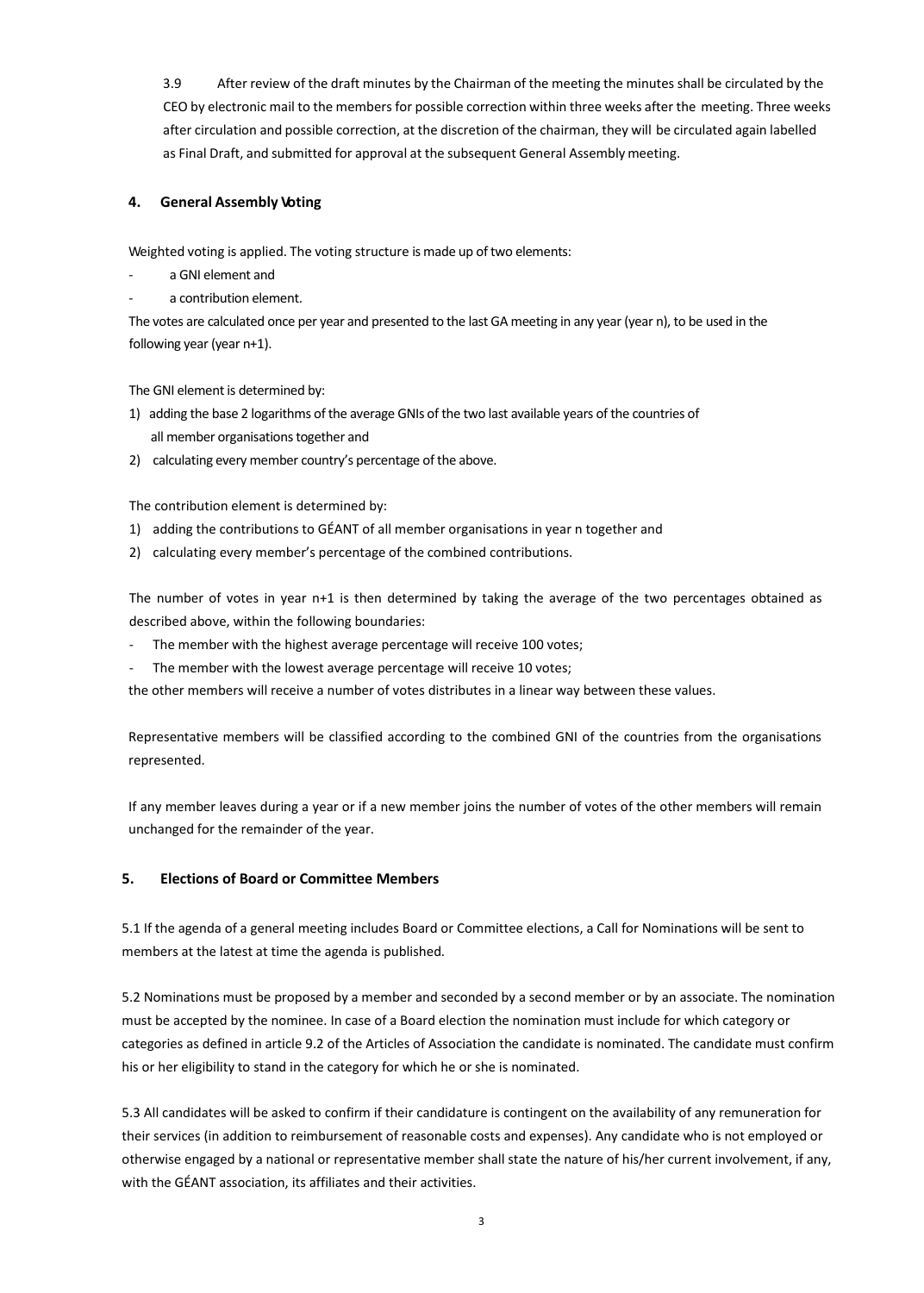5.4 The nominations shall be reported to the Association offices which will distribute the received valid nominations to the members. Nominations close five days before the start of the general meeting in which the elections will take place.

5.5 A ballot with votes for more than the maximum number of positions available will be regarded as a spoiled ballot and discounted.

5.6 For Board elections, the following procedure will apply:

a) The election for the Board will be conducted through separate secret ballots, where applicable: the first for the position of Chair, the second for any other open positions.

b) Within each category each member will cast its vote for each candidate it wishes to elect, up to the maximum number of positions available.

c) If a candidate has failed to receive a simple majority of votes he or she will not be elected. If there are more candidates receiving simple majorities than there are positions within any category, those candidates with the highest number of votes will be elected in descending order until all positions within the category are filled; notwithstanding this, there shall not be more than two Board members who are not employed by a national member or representative member.

5.7 In the event of a tie, for the last position available, a last vote will be taken with only those candidates with an equal number of votes to produce a single elected candidate, unless all candidates withdraw, or sufficient withdraw to render a second vote unnecessary.

## **6. The GÉANT Association Board**

6.1 The Board shall adhere to the guidelines, instructions and mandates agreed by the General Assembly.

6.2 The Board may request the opinion of the members inside or outside of a General Assembly meeting on any standpoint to be taken or decision to be made by the Board.

6.3 The meetings of the Board can take place by Video Conference.

6.4 The Board cannot take financial commitment exceeding the approved budget without prior approval from the General Assembly.

6.5 The Board may set up standing Committees or working groups and will report this to the GA.

6.6 The Board shall present a Budget and an Action Plan for the GÉANT Associationeach year for the next financial year. It shall also report on the implementation of the previous Action Plan after the end of the relevant year at the annual general meeting.

6.7 The Board meetings shall be convened by the Chair or, upon his instruction, by the CEO.

6.8 Any Board member may demand an item to be included on the agenda of a Board meeting.

6.9 After review of the draft minutes by the Chair of the Board, the minutes shall be circulated electronically to the Board members for possible correction within three weeks after the meeting.